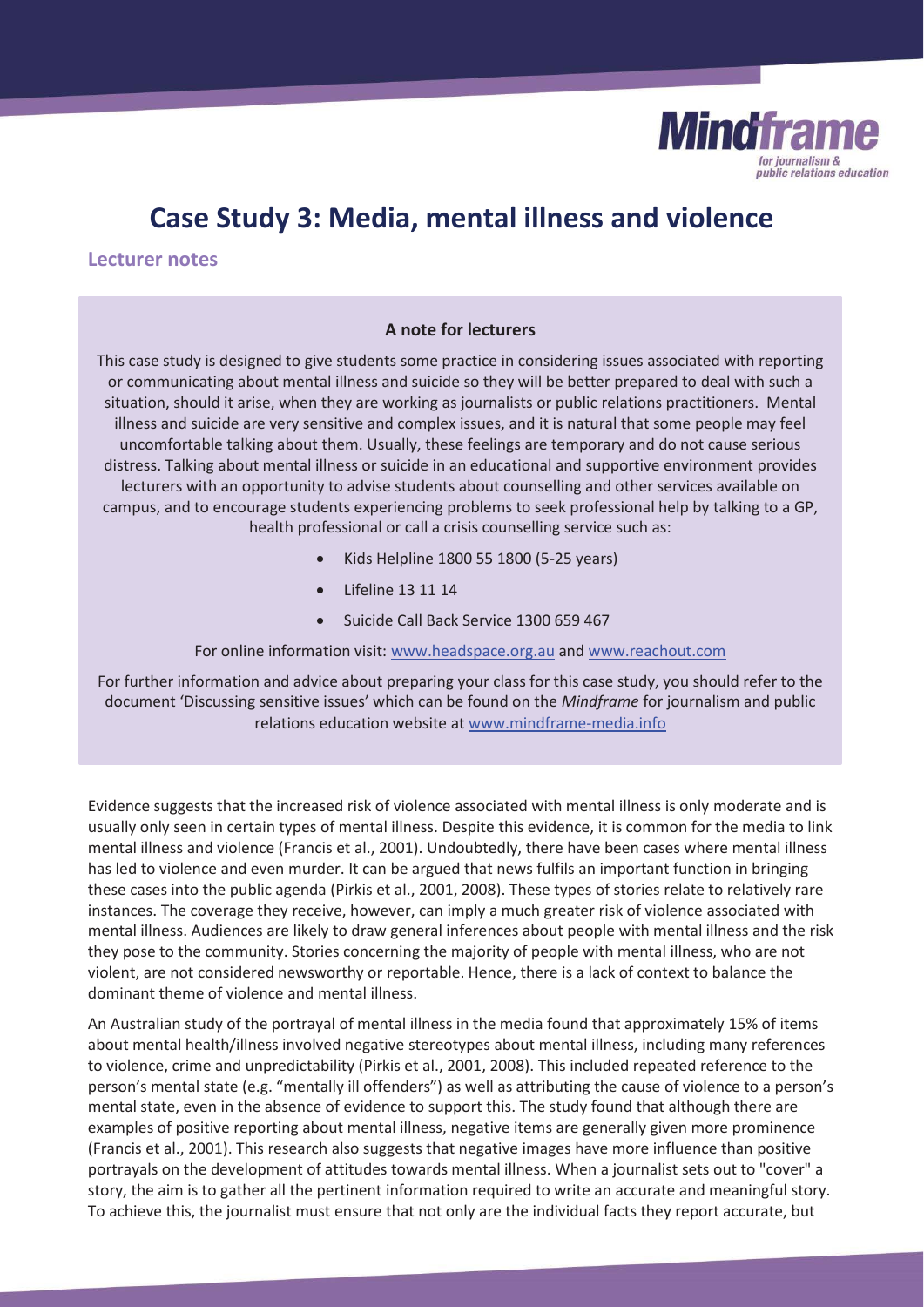

also the context in which those facts are reported. Mental health issues are extremely complex and there are many different levels of understanding about them in the community. In order to produce a balanced and accurate report, journalists may need to seek out a broader range of sources of information. For example, a journalist may be told by a police officer that a person is "psychotic" when the police officer doesn't accurately understand the term. Even though police and courts are important sources of news, especially crime, this type of information should be confirmed by a medical source. Journalists and editors must also seriously consider whether a person's mental illness has significant relevance to the story.

# **The case study materials**

This case study consists of a comprehensive collection of materials relating to the escape of Neville Garden, a man convicted of murder, from a psychiatric hospital whilst on day leave. The materials are provided in six separate files:

- Media releases from the Victorian Police about Neville Garden's escape and his return to custody
- News reports from March 27-28
- News reports from March 29-30
- Editorials and opinion columns about Neville Garden and broader issues associated with his escape from custody
- Criticism and discussion resulting from the main coverage of the incident
- Audio of a radio interview between a journalist who criticised the media and Derryn Hinch

This range of materials will allow students to conduct a thorough analysis of media coverage of the incident, and provides an insight into reactions to that coverage. The case study also raises issues around criticism of the media e.g. Who is entitled to criticise the media? How do media organisations react to criticism? What values are reflected in both the criticism and the responses?

## **Questions for consideration**

A number of suggested tasks relevant to this case study have been provided in the section *How can I use this case study?* In undertaking one of these tasks, you may ask students to consider the questions outlined below. A discussion of each question is provided in the following pages.

**Question 1:** Why was this story reported?

**Question 2:** How was this story reported? What is the potential impact of the reports?

**Question 3:** How could the ethical issues inherent in this story be balanced with journalistic and commercial values?

**Question 4:** Is the editorial reporting on this incident more or less ethical than the reporting found in the news section?

**Question 5:** Is the criticism published in relation to the news coverage of this incident appropriate? Is it ethical?

**Question 6:** How can this incident be used as a prompt for a feature story?

**Question 7:** Using the case study for a radio current affairs story

**Question 8:** Using the case study for ethics seminars or debates

*Note: The student notes for this case study contain only brief notes for each question. The information provided in the following pages can be used to facilitate class discussion or to assess students' work. Alternatively, you may decide to provide students with a copy of this information.*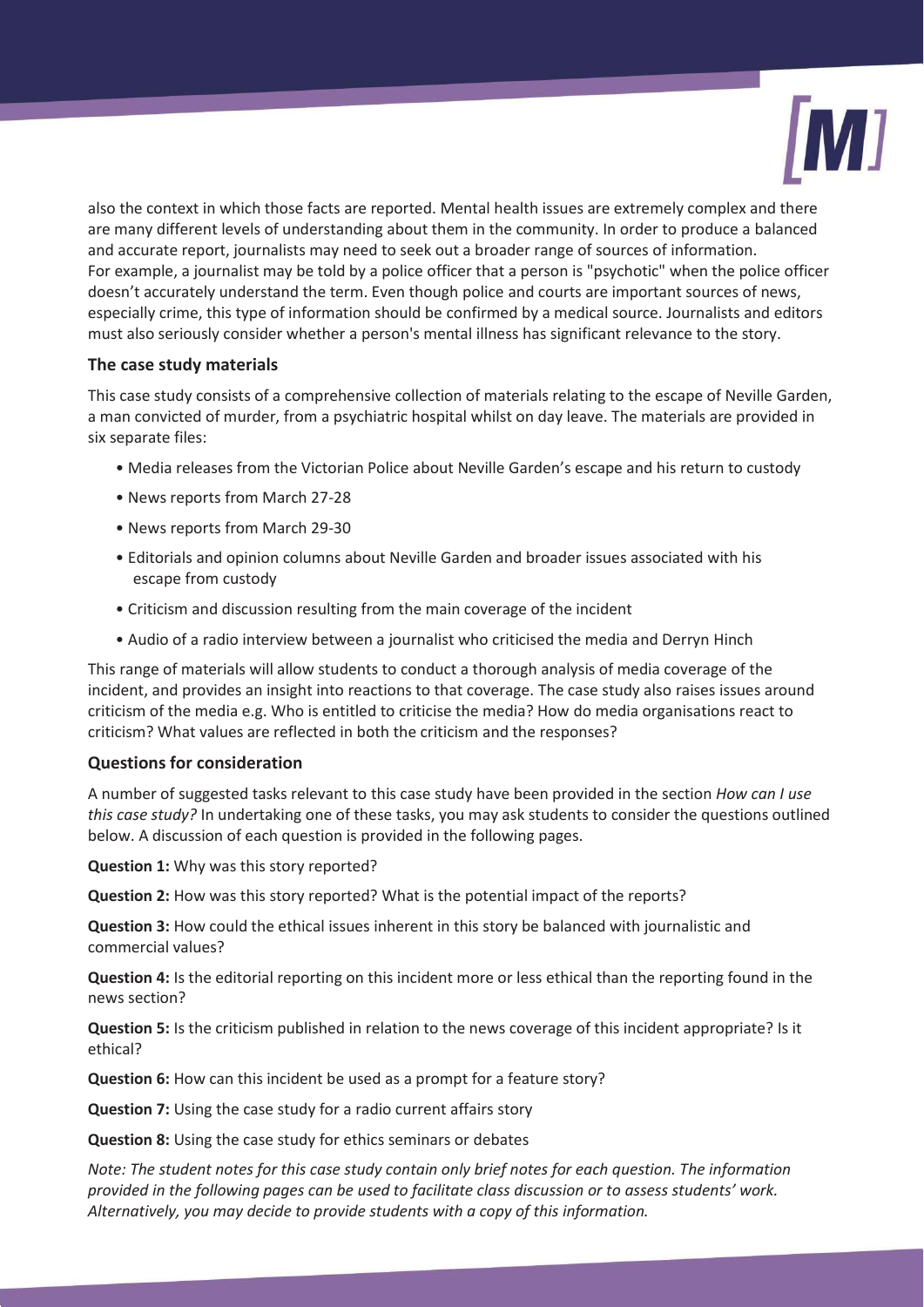

# **Question 1: Why was this story reported?**

#### **Defining public interest**

On one hand, a journalist could be fairly certain the audience will be concerned about the man's escape from custody. On the other hand, is it the journalist's job to encourage this concern by dramatising the level of risk? Is there a balance between raising awareness and causing alarm? As the journalist reflects on these decisions he/she must consider the public interest in terms of what he/she sets out to achieve. The escape of a man convicted of murder is a potential threat to public safety but students need to determine whether the level of danger warranted the media coverage received.

Questions they may consider are:

- How does this story compare to other escapes from custody? Are they always reported? What is similar or different about this incident?
- Who was actually at risk in this instance? Can reporting the incident reduce the risk?
- To what extent is this incident part of a larger issue? Is reporting this incident part of the media's role in agenda setting and investigative reporting?
- Does the reporting reflect community fears or incite community fear?
- What might be the motives of the various parties?

In this case, the editor would probably say "deranged killer on the loose" is a huge story. The readers might feel they have a right to know if they are in danger. The health authorities may feel that the media is doing more harm than good. The Victoria Police would want the media to voice their concerns.

#### **Media releases and news reports**

Technological changes mean that journalists are exposed to more sources of news than ever before, which creates a great potential for freedom of information. But with changes in information technology have come information managers whose job is to manipulate the way journalists access their sources and evaluate information. The purpose of a media release is to get the media's attention and it is likely to be written in such a way as to lead the journalist to take a certain angle. For this reason, media releases should always be "interrogated" for misleading information, opinion and unsubstantiated assertions. It is easy to fall into accepting published material as fact, even for journalists who well know that constructing journalism is a subjective process. Physical news sources must be interrogated in the same way journalists scrutinise information provided to them by people.

In the case study materials there are seven media releases issued by Victoria Police between 26 March and 29 March. These were an important source of factual information in the Neville Garden case. But to what extent does the reporting reflect the information provided in the media releases? Students should consider the media releases in light of the following questions:

- Do the media releases issued 26 and 27 March imply that Garden is a danger to public safety? If so, how? Does any information in the media releases conflict with this image of Garden?
- The media releases mention Garden's medication and concern for his welfare. How has this information been interpreted in the reporting of 28 March? Is this interpretation appropriate?
- The media release of 28 March describes Garden as a potential danger to himself and others. Is this substantiated in the media release?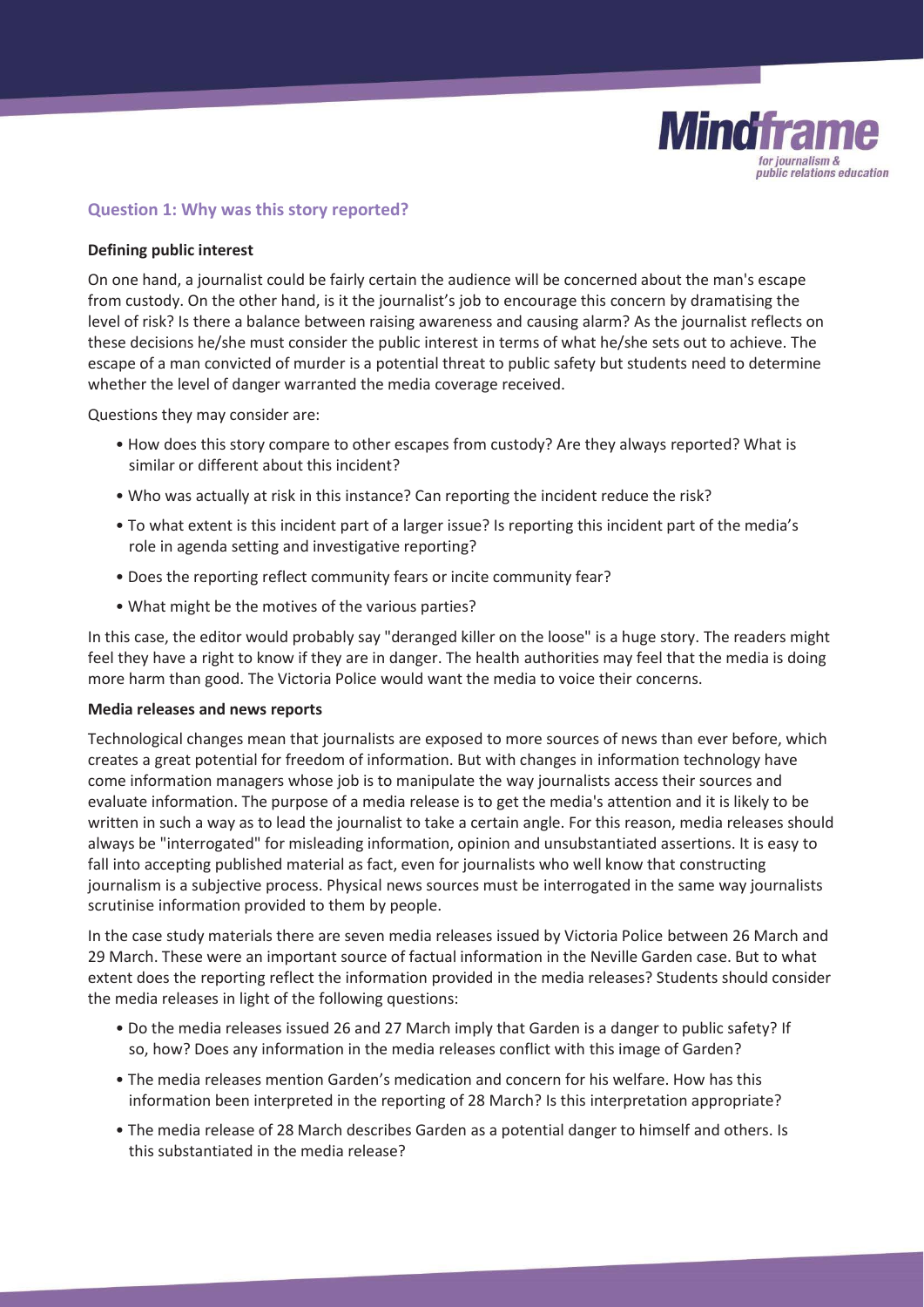

# **Question 2: How was this story reported? What is the potential impact of the reports?**

In news reporting, the way a story is reported, the prominence given to the story and the language used all contribute to the message received by the audience. You may wish to have students consider each of the news reports published between 26 March 2001 and 30 March 2001 in relation to the overall message sent by the coverage. Alternatively, you could focus on one of the reports (an analysis of the *Sun Herald's* report 30 March 2001 is provided below for this purpose). When considering the coverage as a whole, some issues and questions to prompt students include:

## **Positioning**

The two newspapers (the *Herald Sun* and *The Age*) have positioned the story differently. What does this reflect about the way these news organisations view the urgency of the news and the notion of public risk? What other factors come into play in positioning the story?

The *Herald Sun* (29 March 2001 and 30 March 2001) positioned an additional subreport about a patient assaulting a six year old girl. What message might this convey?

## **Headlines and leads**

- What connotations do words such as "deranged" in a headline or lead send? Are these supported by the text of the reports?
- To what extent are other dramatic and emotive words used in the headlines "fears", "warning", "outrage", "escalate", "scandal", "rapist", "bundle", "terror" "attack' and "kill" – supported by the text of the reports? Are the headlines accurate?

## **Medical history**

- Is it significant that less emphasis was placed on the subject's physical illness (diabetes) than was placed on his psychiatric illness? Why?
- What is the effect of repeated references to the man's mental illness? Could these references reinforce the misconception that these factors alone made the man dangerous?
- What are the *medical* definitions of the terms used to describe his mental illness "psychotic", "deranged", "paranoid" and "schizophrenic"? (Students can be referred to the glossary of terms provided at www.mindframe-media.info). Do these descriptions match public perceptions?
- Do the reports suggest anything about Garden's health or circumstances at the time of the murder in 1994?

## **Public safety**

- Information in the reports suggests Garden had planned his escape and was calm in his interactions with others. What does this suggest about his mental state at the time of the escape? Does this support or contradict the assertion that he was dangerous?
- Are the newspapers consistent in the way they present the threat posed to public safety?
- To what extent is his escape used to emphasise fears about low security and the day release program? Conversely, to what extent are these general fears drawn upon in order to dramatise the current story?

## **News article critique in detail: Herald Sun Friday 30 March, 2001**

- *1. This report begins on the front page, followed by a two-page spread on pages two and three.* 
	- What news values are reflected in this positioning?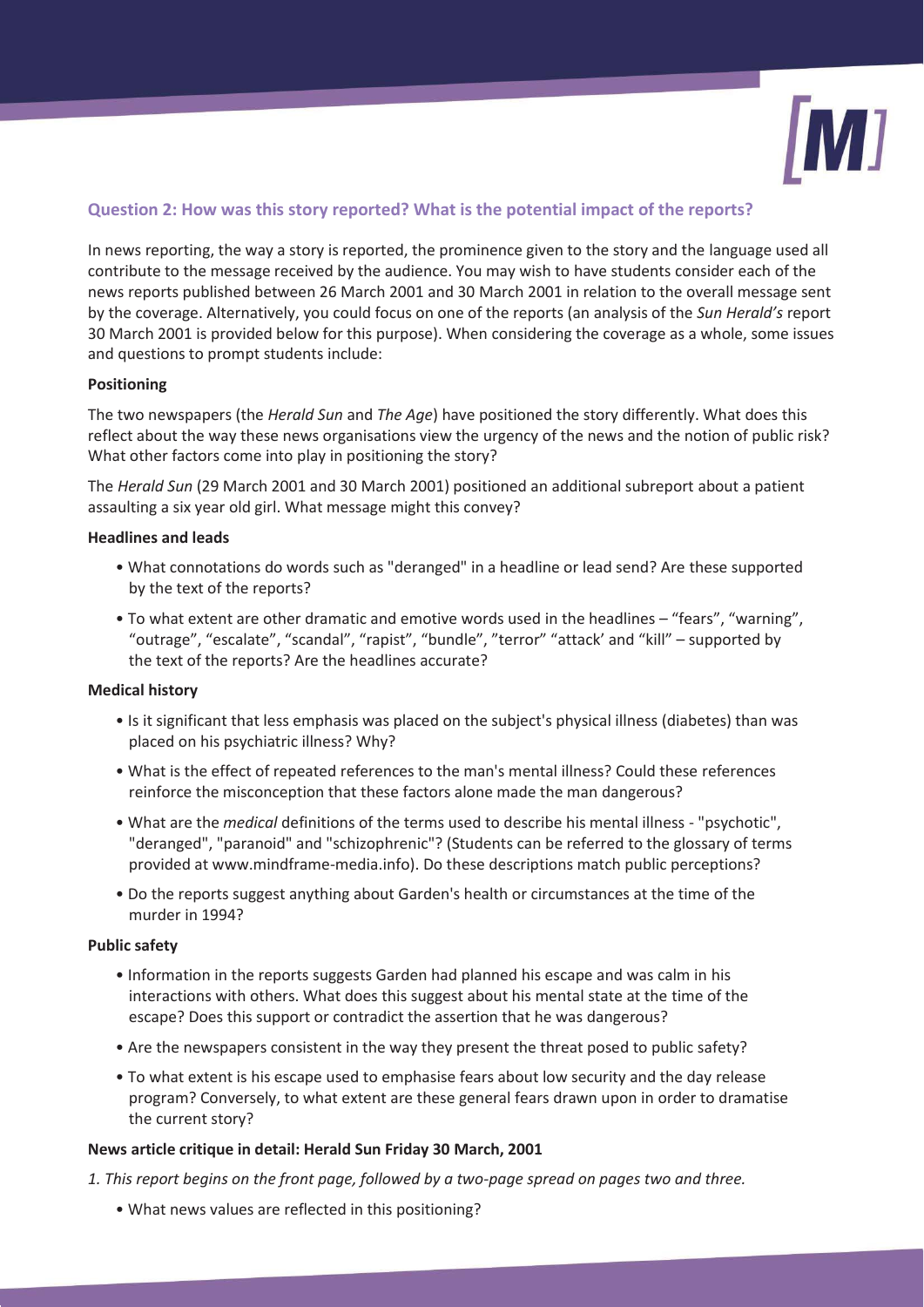

• Could the report's position influence the perceptions of readers regarding the risk of violence associated with mental illness?

# *2. Comment on the relevance and position of the additional sub-report about a patient assaulting a six-yearold girl.*

- Is this information, or part of it, relevant to the report as a whole?
- Could the context and positioning of this report lead to the misconception that the assault was committed by Neville Garden?
- Could the manner or context of this report influence the public's view of people who have a mental illness?
- *3. How many times, and in what ways, does the report refer to Neville Garden's medical condition(s)?* 
	- Is it significant that one element of the subject's medical condition (diabetes) was referred to once, while a reference to mental illness was made several times? Why?
	- Does the report suggest anything about Garden's health or circumstances at the time of the murder in 1994?
- *4. What labels are used regarding his mental illness?* 
	- What do the words "paranoid" and "deranged" mean in medical terms? What might these terms mean to the general public?
	- Do we know whether Neville Garden was experiencing paranoia or had unclear thoughts at the time of his escape? What is suggested by what we know of his preparations and his interaction with others?
	- Can the reader assume from this report that the subject was volatile or unpredictable, or that his behaviour may have been unusual in any way? Might members of the public assume this?
	- Does the report imply that the subject is dangerous because he has escaped custody, because he has been convicted of murder, or because he has a mental illness?
- *5. How many times do elements of security occur in the report and in what manner are these reported?* 
	- Taking into account the interests of the public, is the emphasis on security in this report appropriate?
	- What emotive or dramatic words are used in relation to the search for Neville Garden and his return to custody? What connotations are created by the use of these words?
	- Does the report suggest that the police considered Neville Garden dangerous?

*6. What opinions are reported by people who knew Neville Garden or came into contact with him after his escape? Do these comments indicate that the people involved considered Neville Garden dangerous?* 

*7. What elements of this report serve the public interest? Are the needs of the public and the roles of the media completely fulfilled by this report? Would students have written anything differently? If so, what might they have changed?* 

**Question 3: How could the ethical issues inherent in this story be balanced with journalistic and commercial values?** 

Students can refer to the "ten questions to guide the journalist through the decision-making process" outlined by Black, Steele and Barney (1997) or to Bok's (1978) three-step model for making an ethical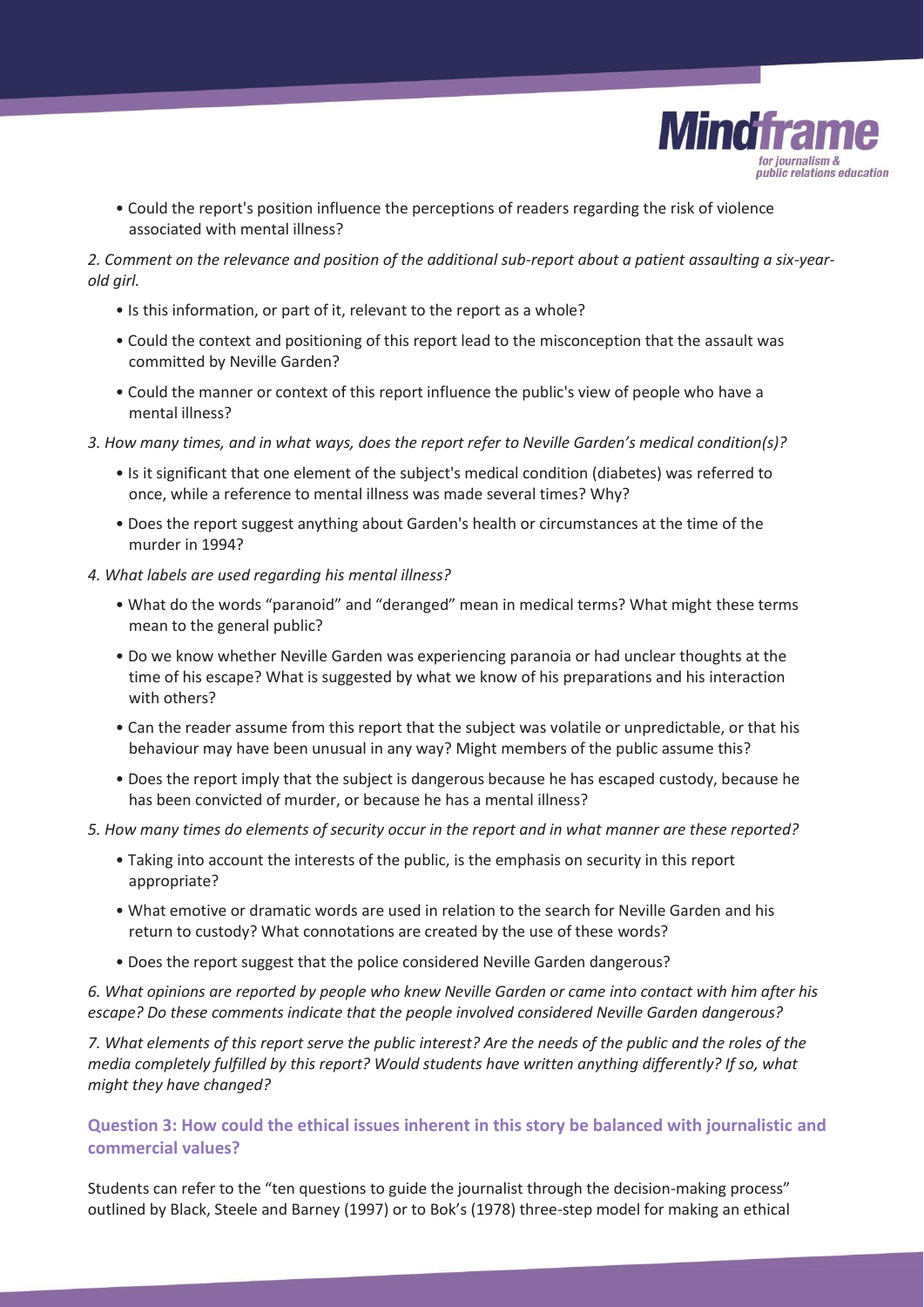

decision (both included in the document titled *Additional materials*). A summary of the key issues contained in these models, as applied to this scenario, is outlined below.

### **Developing a better understanding of the topic**

Journalists (and students) need to reflect on how much they know about mental illness, and whether their knowledge is based on fact and evidence or public perceptions. This is particularly important for schizophrenia, which is often portrayed inaccurately in fiction and drama. By developing a better understanding of mental illness, the journalist can present a more balanced story.

#### **Checking organisational policies and professional guidelines**

Journalists should consider principles provided in the Media and Entertainment Arts Alliance (MEAA) Code of Ethics. Some media organisations also have their own policies and these may provide guidance in relation to issues such as privacy, reporting mental illness and/or reporting crime. Journalists can also refer to the recommendations provided in *Reporting mental illness and suicide: A resource for media professionals,* available from www.mindframe-media.info

#### **Reflecting on the motivations of stakeholders**

In this case, there is the escaped man, the police, the mental health and prison authorities, the audience, the news organisation and the journalist. Have any assumptions been made about the motivation of any parties? Has this affected the way the story is framed?

#### **Exploring alternative ways to report the story**

The journalist must consider the potential for stigmatising all people vulnerable to stereotypes about mental illness. Would the story be different if the man did not have a mental illness? Is there a need to focus attention on the man's mental illness?

#### **Accepting responsibility**

At one level, the journalist has an obligation to truth telling and to acting independently of influence. However the journalist also has an obligation to minimise harm and to be accountable for what he/she does. Some journalists seek to consign dilemmas such as the one outlined in this scenario to the "too-hard" basket and seek to shift the responsibility onto others. Such a journalist would produce the story and leave it to someone else to decide whether or not to report it. Even so, the journalist will have made choices about the angle the story will take and which parts of the evidence will reach the wider public, possibly shaping public understanding of what has happened. There is no escaping the consequences of individual choices about news. The journalist controls the words he/she uses to tell the story, the points to emphasise, and the extent to which the story is sensationalised. The editor will also have an influence over what is published or broadcast, but the reporter makes the original decisions about what to include and omit.

#### **Justifying the decision**

If journalists have ethical principles as a guide and can articulate their decision-making process and its values, they can ethically justify a decision even when others object to the outcome. Journalists need a process for evaluating their decisions because a process, or system, allows for the application of values, loyalties and principles to every new set of circumstances or facts. In this way, decision making will be fair to those who become part of the news.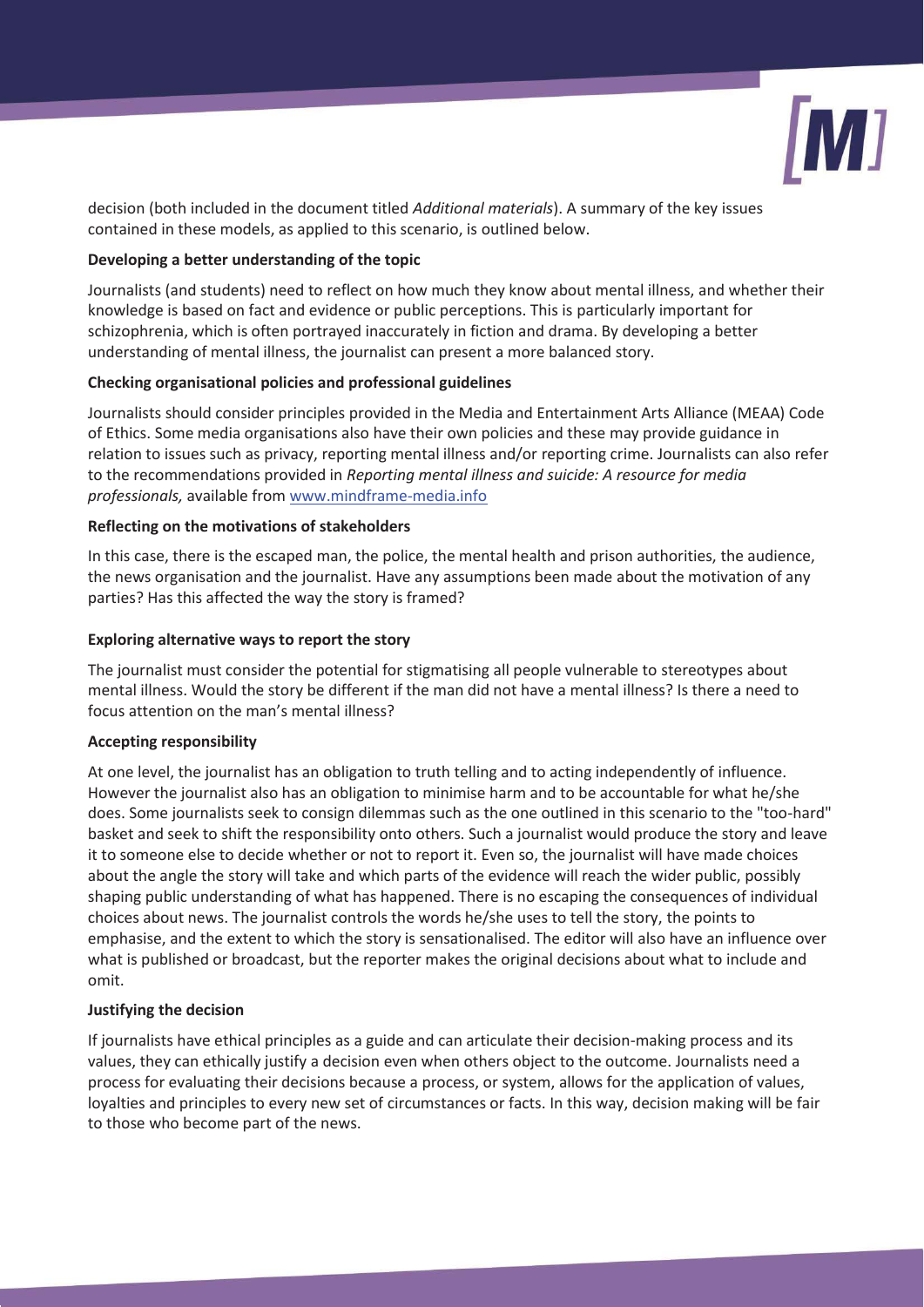

# **Question 4: Is the editorial reporting on this incident more or less ethical than the reporting found in the news section?**

Following the arrest of Neville Garden, a number of newspaper editorial writers and columnists also wrote about the topics of schizophrenia, crime and the incarceration of people with mental illnesses. Students can be referred to *Fact or fiction?* to review the approach taken by these writers in relation to guidelines for reporting about mental illness.

Questions to prompt students include:

- How do the different kinds of reporting compare?
- Are assumptions shared about mental illness?
- Has medical terminology been used appropriately?
- Could the editorials reinforce myths or negative stereotypes about mental illness? How?

# **Question 5: Is the criticism published in relation to the news coverage of this incident appropriate? Is it ethical?**

These materials include an article published in the Media section of *The Australian* criticising the *Herald Sun's* coverage of the incident. Also included is the reaction to that criticism, in the form of letters and a transcript of a radio interview on the subject. Questions to prompt students in considering whether the resulting criticism is appropriate are outlined below.

#### **"Unhealthy Stereotypes", The Australian, 24 May 2001**

- What are the facts asserted by this article? Are the assertions substantiated in the text?
- Is the writer fair to the *Herald Sun* journalists?
- Does the writer make any allegations against the *Herald Sun*?
- Does the article constitute an attack on the *Herald Sun*?
- Is the article ethically written? Was the information ethically gathered?

#### **Interview with Derryn Hinch, 25 May 2001**

- What is the wider issue identified by Hinch in his introduction?
- Does Hinch substantiate his claim the journalist has been unfair? How?
- What other information about the Garden case does the interview reveal? How does this information affect students' views of the coverage?
- How does the journalist ethically defend her position?

#### **Response from the Herald Sun's editor in chief, published in The Australian 31 May 2001**

- What facts are asserted in the letter from the *Herald Sun* editor? Are the assertions substantiated in the text?
- What ethical position is assumed by the editor in his letter?
- How does this weigh up against the views expressed in the letters from members of the public?
- Could a journalist realistically respond to all these views? How?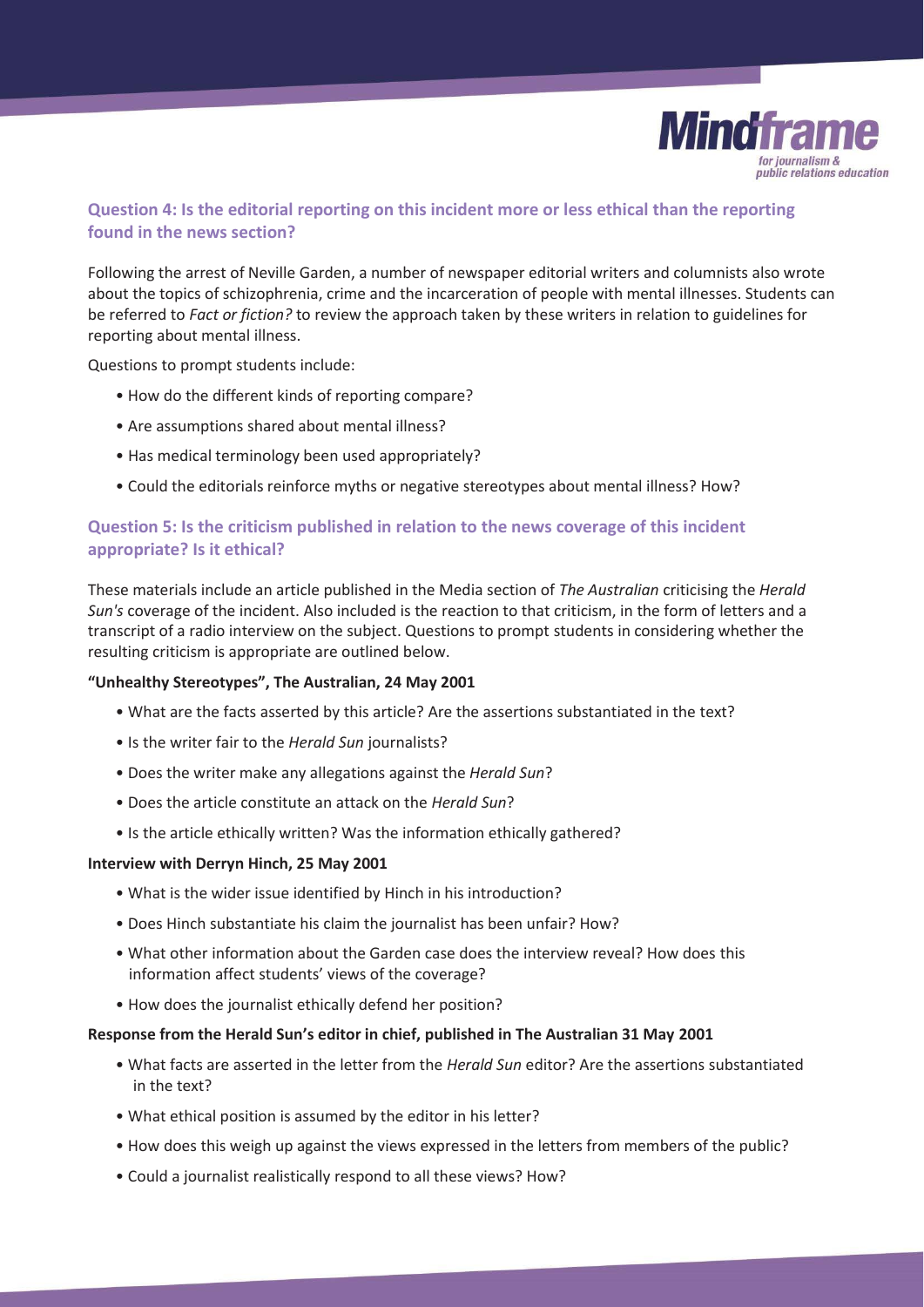

# **Question 6: How can this incident be used as a prompt for a feature story?**

Students could prepare a 1500 word article critiquing the overall media coverage of Neville Garden's escape, suitable for publication in the Media section of *The Australian*. The resource *Fact or fiction? Reporting mental illness and suicide* can be used as a reference for the article. Alternatively, the media coverage of this incident can be used as the starting point for a discussion about potential angles for a feature article that explores broader issues relating to mental illness, violence and crime. Some questions to start the discussion include:

- Is the perceived link between mental illness and violence accurate? What are the risk factors?
- How does the portrayal of mental illness affect people's experience of mental illness?
- What does the community understand or know about mental illness? Students can use the reference materials at www.mindframe-media.info for information on these topics.

Once a topic for the feature has been chosen, students will need to consider:

- How might a journalist shed light on the issue?
- What are the key points to get across?
- Who would the journalist need to talk to? What would they ask?
- Where can the journalist get background information?
- Is there anything the journalist needs to know before interviewing a person with a mental illness?
- How will the article be structured?

# **Question 7: Using the case study for a radio current affairs story**

Students can be provided with the audio of the Hinch interview (provided on CD and VHS), and the printed transcript. Using the audio and their own research, students can record and edit a 3-minute current affairs story about either:

- The issues highlighted in the news coverage (e.g. security, public safety, rehabilitation programs) OR
- The controversy and criticism resulting from the coverage

Questions students will face include:

- To what extent does the audio drive the story?
- What news values are attached to the grabs? Which grabs take priority?
- What is the process for deciding which grabs to select?
- What will the message of the story be?
- How should the voice piece be structured?

# **Question 8: Using the case study for ethics seminars or debates**

Questions 1–5 provide a guide for working through the ethical issues raised in this case study. Additional topics for ethics discussions or assignments are provided below. These are listed under the different source materials included in the case study.